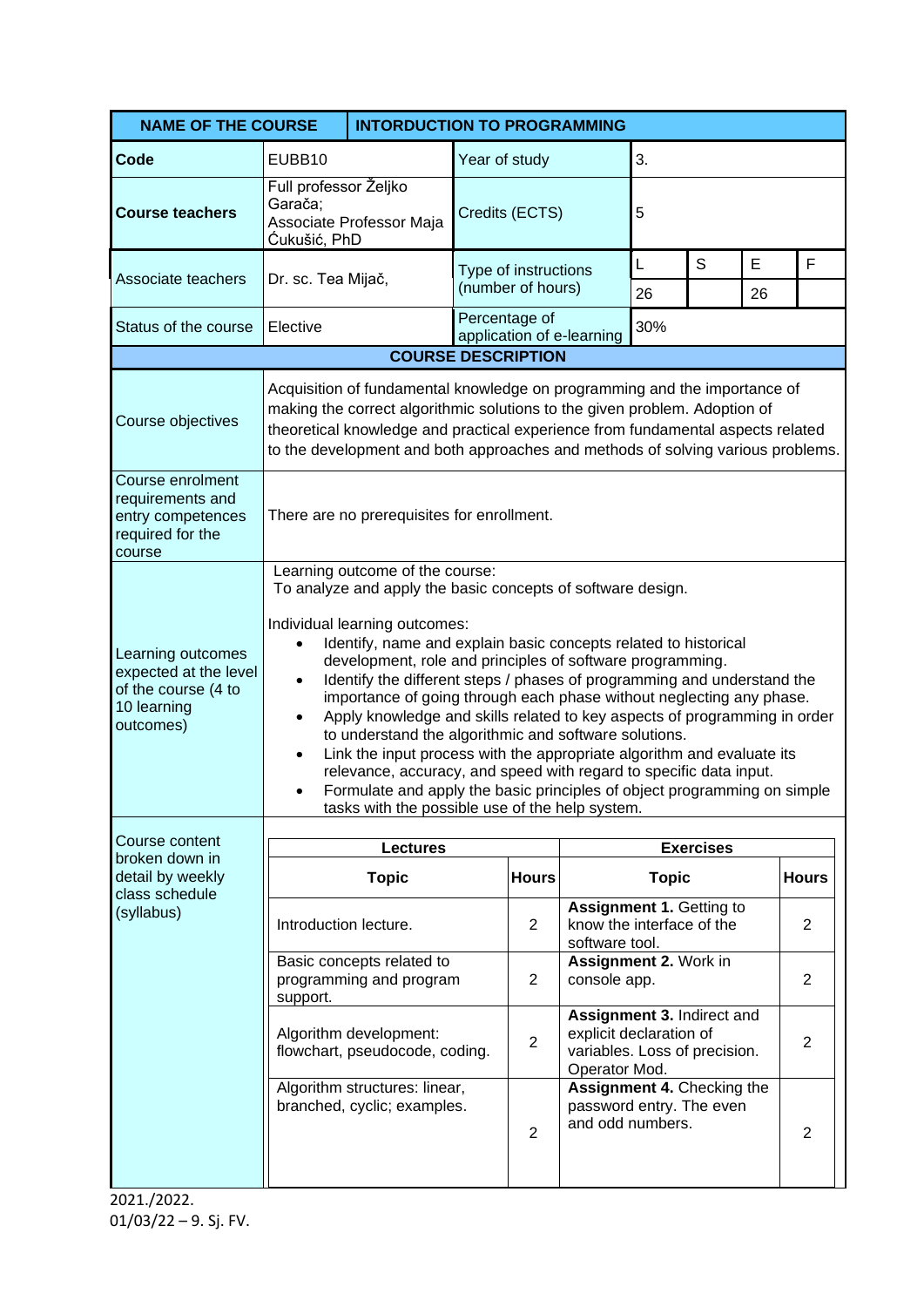|                                                                               | Field work – (virtual) visit to IT<br>company.                                                                                                                                                                                                                                                                                                                                                                                                                                                                                                                                                                                                  |          |                  | 2                                                                                                                                                      | <b>Assignment 5. Switching the</b><br>digits of the number.<br>Disassembling the number<br>on the digits. The sum of the<br>digits of the number. |                           | 2              |
|-------------------------------------------------------------------------------|-------------------------------------------------------------------------------------------------------------------------------------------------------------------------------------------------------------------------------------------------------------------------------------------------------------------------------------------------------------------------------------------------------------------------------------------------------------------------------------------------------------------------------------------------------------------------------------------------------------------------------------------------|----------|------------------|--------------------------------------------------------------------------------------------------------------------------------------------------------|---------------------------------------------------------------------------------------------------------------------------------------------------|---------------------------|----------------|
|                                                                               | Field work – (virtual) visit to IT<br>company.                                                                                                                                                                                                                                                                                                                                                                                                                                                                                                                                                                                                  |          |                  | $\overline{2}$                                                                                                                                         | Assignment 6. Arrays.<br>Summing the array.<br>Determination of minimum<br>and maximum. Array sort.                                               |                           | 2              |
|                                                                               | Programming languages.<br>Object oriented programming.                                                                                                                                                                                                                                                                                                                                                                                                                                                                                                                                                                                          |          |                  | $\overline{2}$                                                                                                                                         | Test I<br><b>Assignment 7. Displaying</b><br>the matrix.                                                                                          | $\overline{2}$            |                |
|                                                                               | Development of software<br>support: problem specification,<br>algorithm development,<br>instructional entry.<br>Testing, debugging,<br>documentation.                                                                                                                                                                                                                                                                                                                                                                                                                                                                                           |          |                  | 4                                                                                                                                                      | Assignment 8. Adding and<br>subtracting the matrix.<br>Multiplication of the matrix.                                                              | 2                         |                |
|                                                                               |                                                                                                                                                                                                                                                                                                                                                                                                                                                                                                                                                                                                                                                 |          |                  | $\overline{2}$                                                                                                                                         | Assignment 9. Working with<br>string variables. Counting the<br>number of vowels in a<br>sentence.                                                |                           | 2              |
|                                                                               | Structured programming: input-<br>output instructions.                                                                                                                                                                                                                                                                                                                                                                                                                                                                                                                                                                                          |          |                  | $\overline{2}$                                                                                                                                         | Assignment 10. Create and<br>use a class.                                                                                                         |                           | $\overline{2}$ |
|                                                                               | Decision-making instructions,<br>program loops, functions.<br>Structured programming: files<br>and file types.                                                                                                                                                                                                                                                                                                                                                                                                                                                                                                                                  |          |                  | 4                                                                                                                                                      | <b>Assignment 11. GUI</b><br>elements. Forms. Crating<br>events. Use of forms.                                                                    | 2                         |                |
|                                                                               |                                                                                                                                                                                                                                                                                                                                                                                                                                                                                                                                                                                                                                                 |          |                  | 2                                                                                                                                                      | <b>Assignment 12. Event</b><br>cancelation. Closing the<br>form                                                                                   |                           |                |
|                                                                               | Presentations of seminar<br>essays.                                                                                                                                                                                                                                                                                                                                                                                                                                                                                                                                                                                                             |          |                  | 2                                                                                                                                                      | <b>Assignment 13. Solving</b><br>complex programming<br>problems.                                                                                 |                           | 2              |
| Format of instruction                                                         | $\boxtimes$ lecturers<br>$\mathbf Z$ seminars and workshops<br>$\mathbf Z$ exercises<br>$\Box$ on line entirely<br>$\Box$ partial e-learning<br>$\boxtimes$ filed work                                                                                                                                                                                                                                                                                                                                                                                                                                                                          |          |                  | <b>Test II</b><br>$\mathbf Z$ individual/independent assignments<br>$\Box$ multimedia<br>☑ laboratory<br>$\Box$ work with the mentor<br>□ ……………(other) |                                                                                                                                                   |                           |                |
| <b>Student</b><br>responsibilities                                            | The student is obliged to attend and to follow the classes regularly, to perform<br>given assignments, and to actively participate in all forms of teaching. Students<br>who successfully preform 70% of assignments from exercises can take the first<br>test, and analogously, the second test. To attain a signature, a regular student<br>must successfully preform 70% of assignments, as well as participating in at least<br>50% of all class meetings (25% for the part-time students) In addition, students<br>need to present and submit the seminar in the given deadline. The condition for<br>accessing the exam is the signature. |          |                  |                                                                                                                                                        |                                                                                                                                                   |                           |                |
| Screening student<br>work (name the<br>proportion of ECTS<br>credits for each | Class<br>attendance                                                                                                                                                                                                                                                                                                                                                                                                                                                                                                                                                                                                                             | 1,7 ECTS | Research         |                                                                                                                                                        |                                                                                                                                                   | Practical<br>training     |                |
|                                                                               | Experimental<br>work                                                                                                                                                                                                                                                                                                                                                                                                                                                                                                                                                                                                                            |          | Report           |                                                                                                                                                        |                                                                                                                                                   | Individual<br>assignments | 0,3 ECTS       |
| activity so that the<br>total number of                                       | Essay                                                                                                                                                                                                                                                                                                                                                                                                                                                                                                                                                                                                                                           | 1 ECTS   | Seminar<br>essay |                                                                                                                                                        |                                                                                                                                                   | (Other)                   |                |
| <b>ECTS</b> credits is<br>equal to the ECTS                                   | <b>Tests</b>                                                                                                                                                                                                                                                                                                                                                                                                                                                                                                                                                                                                                                    | 2 ECTS   | Oral exam        |                                                                                                                                                        |                                                                                                                                                   | (Other)                   |                |
| value of the course)                                                          | Written exam                                                                                                                                                                                                                                                                                                                                                                                                                                                                                                                                                                                                                                    |          | Project          |                                                                                                                                                        |                                                                                                                                                   | (Other)                   |                |

2021./2022. 01/03/22 – 9. Sj. FV.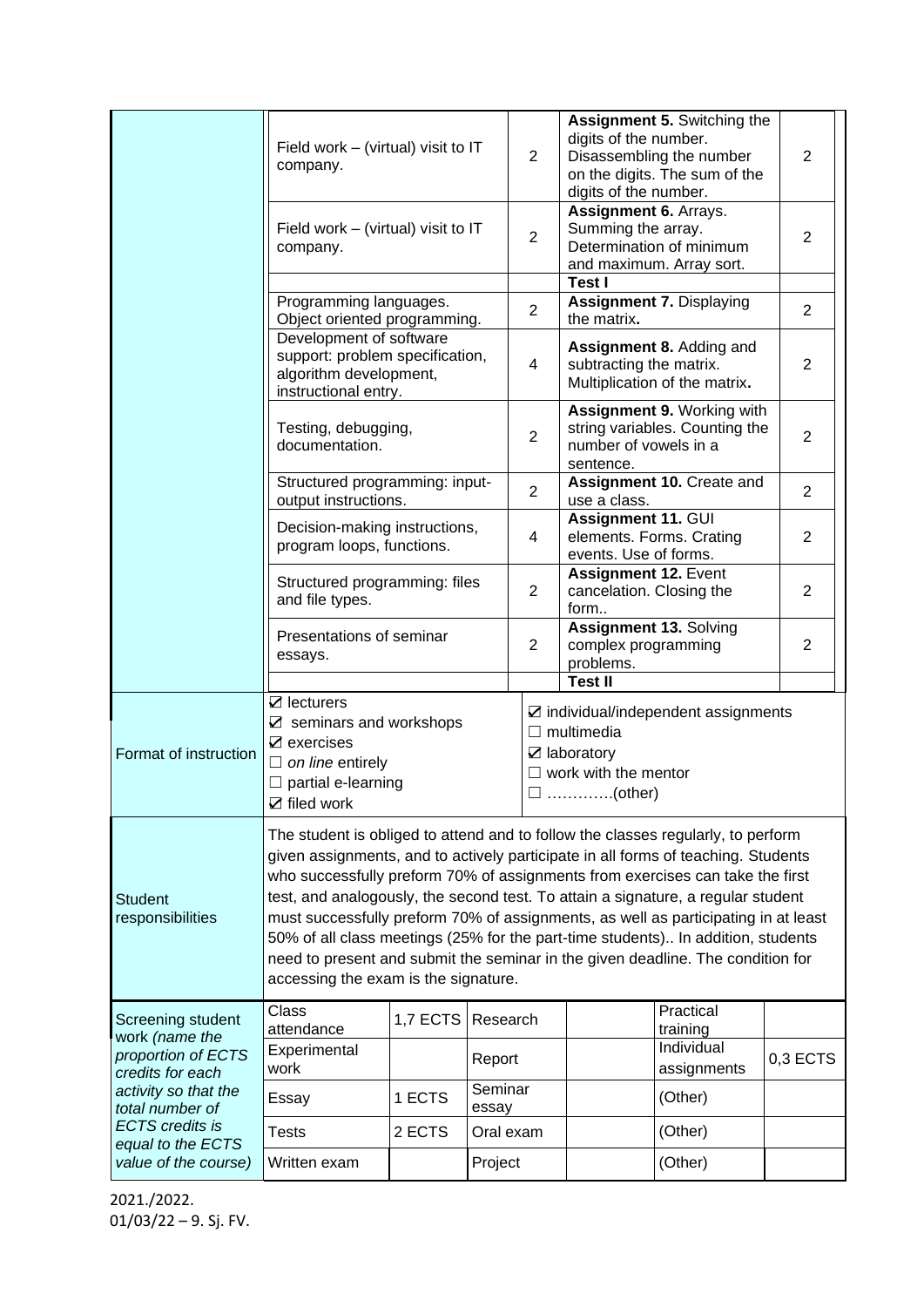| Grading and<br>evaluating student<br>work in class and at<br>the final exam               | During the semester two tests are conducted (80% of total grade). Students who<br>successfully passed two tests were are exempted from the exam in the regular<br>exam period. Tests are deemed to be passed if the average rating is 60% or more.<br>A weaker percentage in one test can be offset on the other.<br>If a student does not have enough points from tests during the semester, he or she<br>is required to take the final exam. Final exam consists of written exam (60% of total<br>grade) and oral exam (20% of total grade). Students can access the oral exam if<br>the average rating is at least 60% of written exam. Seminar essay takes 20% of<br>total grade.<br>The grade will be determined as follows:<br>$0 - 59$<br>insufficient (1)<br>60-69<br>sufficient (2)<br>70-79<br>good(3)<br>80-89<br>very good (4)<br>90-100 excellent (5)                                                                                                                                                                                                                                                                                                                                                                                               |  |  |  |  |
|-------------------------------------------------------------------------------------------|------------------------------------------------------------------------------------------------------------------------------------------------------------------------------------------------------------------------------------------------------------------------------------------------------------------------------------------------------------------------------------------------------------------------------------------------------------------------------------------------------------------------------------------------------------------------------------------------------------------------------------------------------------------------------------------------------------------------------------------------------------------------------------------------------------------------------------------------------------------------------------------------------------------------------------------------------------------------------------------------------------------------------------------------------------------------------------------------------------------------------------------------------------------------------------------------------------------------------------------------------------------|--|--|--|--|
| <b>Required literature</b><br>(available in the<br>library and via other                  | <b>Number of</b><br><b>Availability via</b><br><b>Title</b><br>copies in<br>other media<br>the library                                                                                                                                                                                                                                                                                                                                                                                                                                                                                                                                                                                                                                                                                                                                                                                                                                                                                                                                                                                                                                                                                                                                                           |  |  |  |  |
| media)                                                                                    | T. Žuljević: "Uvod u programiranje - VB.NET",<br>Sveučilište u Splitu, Split 2005.                                                                                                                                                                                                                                                                                                                                                                                                                                                                                                                                                                                                                                                                                                                                                                                                                                                                                                                                                                                                                                                                                                                                                                               |  |  |  |  |
| <b>Optional literature</b>                                                                | Chemuturi, Murali (2019). Coputer Programming for Beginers. Chapman and<br>Hall.<br>Bell, Aleksander (2019). Computer Programming: Fundamentals for absolute<br>beginers.<br>Mijač, T., Jadrić, M. & Ćukušić, M. (2019) In Search of a Framework for User-<br>Oriented Data- Driven Development of Information Systems. Economic and<br>business review : for Central and South-Eastern Europe, 21 (3), 439-465<br>doi:10.15458/ebr.89.<br>Harvey M. Deitel, Paul J. Deitel, Tem R. Nieto: "Visual Basic.NET How to<br>$\bullet$<br>Program", Fifth Edition, Prentice Hall, 2010.<br>Granić, Andrina; Glavinić, Vlado.: Human Computer Interfaces: Teaching<br>$\bullet$<br>Students to Design for Real-Life Environments // Proc. of the First Edition of<br>Information and Communication Technologies International Symposium<br>ICTIS'05 / Essaidi, Mohamed; Raissouni, Naoufal (ur.). Tetuan, Maroko:<br>IEEE/Abdelmalek Essaadi University, 2005. 180-183<br>Granić, Andrina; Glavinić, Vlado.: Visual Programming Languages as User<br>$\bullet$<br>Interface Performers // Proceedings of 22nd International Convention<br>MIPRO'99, Volume 2 / Biljanović, Petar ; Skala, Karolj ; Ribarić, Slobodan ;<br>Budin, Leo; (ur.). Rijeka: MIPRO, 1999. 68-71 |  |  |  |  |
| <b>Quality assurance</b><br>methods that ensure<br>the acquisition of<br>exit competences | Monitoring attendance and performance of other student obligations<br>$\bullet$<br>(teacher)<br>Teaching Supervision (Vice dean for Teaching)<br>Analysis of the success of studies in all subject studies (Vice dean for<br>Teaching)<br>Student Survey on the Quality of Teachers and Teaching for Each Subject<br>٠<br>Study (UNIST, Center for Quality Improvement)<br>The exam conducted by the subject teacher examines all learning<br>$\bullet$<br>outcomes of the subject. Periodic examination of the content of the exam is<br>conducted on the basis of which the appropriateness of the method of<br>checking the learning outcomes (Vice dean for Teaching)                                                                                                                                                                                                                                                                                                                                                                                                                                                                                                                                                                                        |  |  |  |  |